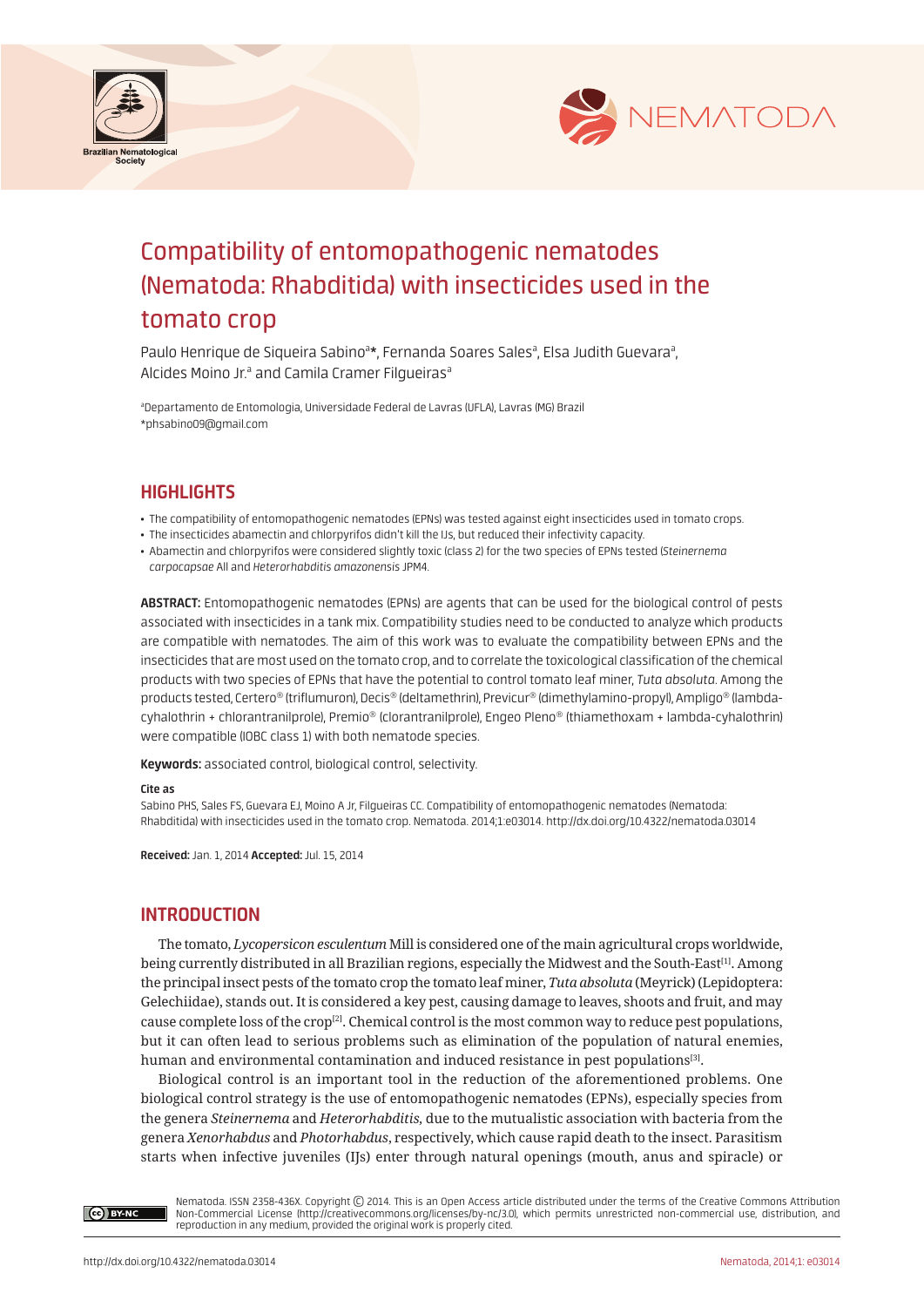directly in the insect's tegument (especially *Heterorhabditis*), releasing the bacteria through the anus and causing host death<sup>[4]</sup>.

Foliar application of nematodes presents great potential for controlling leaf miner larvae<sup>[5, 6]</sup>. The nematodes are applied in crops that receive varying agricultural inputs, such as fertilizers and chemical products applied on the leaves; some products may reduce the survival and infectivity of these nematodes[7]. In integrated pest control, selective insecticides are used together with biological control agents, and they may influence the activity of these organisms<sup>[8]</sup>. It has thus become very important to learn more about which insecticides help the nematodes in integrated control and, in consequence, reduce the establishment of populations with genes that confer resistance to a control agent $[9]$ . Thus, it is vital to evaluate critically the compatibility of insecticides and entomopathogenic nematodes, aiming to introduce these organisms into integrated pest management (IPM).

The aim of this work was to evaluate the compatibility between insecticides that are most used on the tomato crop and correlate the toxicological classification of the products with two species of EPNs that have the potential to control tomato leaf miner.

## **MATERIALS AND METHODS**

The nematodes used in the bioassay were *Steinernema carpocapsae* All (isolated in North Carolina, USA) and *Heterorhabditis amazonensis* JPM4 (isolated in Lavras, MG, Brazil, identified at the University of Florida)<sup>[10]</sup>, which were maintained in an aqueous suspension (500 IJs / mL) at 16  $\pm$  1 °C.

Production of *Galleria mellonella* (L) (Lepidoptera: Pyralidae) was carried out in accordance with the methodology adapted by Dutky et al.<sup>[11]</sup>, using an artificial diet modified by Parra<sup>[12]</sup>. The entomopathogenic nematodes were multiplied on final-instar larvae of *G. mellonella*, in accordance with Kaya & Stock<sup>[13]</sup>.

The nematodes obtained from *G. mellonella* larvae were kept in aqueous suspension at 16 ± 1 °C and stored for up to one week before being used in the experiment. The concentration of IJs in the final suspension was quantified with the use of polystyrene sheets containing 96 wells as used in serological tests, applying 0.1 mL of IJ suspension per well. At the end, the quantity of IJ per aliquot of 1 mL was obtained, and the mean value of three aliquot counts was taken.

### *Compatibility bioassay between entomopathogenic nematodes and insecticides*

To determine the compatibility of the entomopathogenic nematodes with the insecticides used on tomato crops, the methodology modified by Negrisoli Jr et al.<sup>[14]</sup> was used, evaluating the viability and infectivity of the IJs after exposure to the products. The bioassay was carried out with eight insecticides normally used on the tomato crop (Table 1). One liter of each formulated product was prepared, at

| Name technical                            | <b>Name</b><br>commercial | <b>Formulationa</b> | T.Cb           | <b>Chemical group</b>          | Concentration/<br>hac. |
|-------------------------------------------|---------------------------|---------------------|----------------|--------------------------------|------------------------|
| Abamectin                                 | Vertimec $18^{\circledR}$ | <b>CE</b>           | $\mathbf{III}$ | Avermectin                     | 1.2 <sub>L</sub>       |
| Triflumuron                               | Certero <sup>®</sup>      | <b>SC</b>           | Ш              | Benzoylurea                    | 300 mL                 |
| Deltamethrin                              | Decis $25^{\circledR}$    | <b>CE</b>           | $\mathbf{III}$ | Pyrethroid                     | 400 mL                 |
| Dimethylamino-propyl                      | Previcur N®               | CS                  | IV.            | Carbamate                      | 1.5L                   |
| Chlorpyrifos                              | Klorpan 480 <sup>®</sup>  | <b>CE</b>           | I              | Organophosphate                | 800 mL                 |
| Lambda-cyhalotrin +<br>Chlorantranilprole | Ampligo <sup>®</sup>      | <b>SC</b>           | $\mathbf{I}$   | Pyrethroid +<br>Anthranilamide | 300 mL                 |
| Chlorantranilprole                        | Premio <sup>®</sup>       | <b>SC</b>           | III            | Anthranilamide                 | 200 mL                 |
| Thiamethoxan +<br>Lambda-cyhalothrin      | Engeo Pleno <sup>®</sup>  | <b>SC</b>           | $\mathbf{III}$ | Neonicotinoids +<br>Pyrethroid | 800 mL                 |

#### **Table 1.** Characteristics of the insecticides used in the bioassay.

aEC = Emulsionable concentrate; CS = concentrated suspension; SC = soluble concentrate.

<sup>b</sup>T.C = Toxicological classification.

c Highest recommended concentration.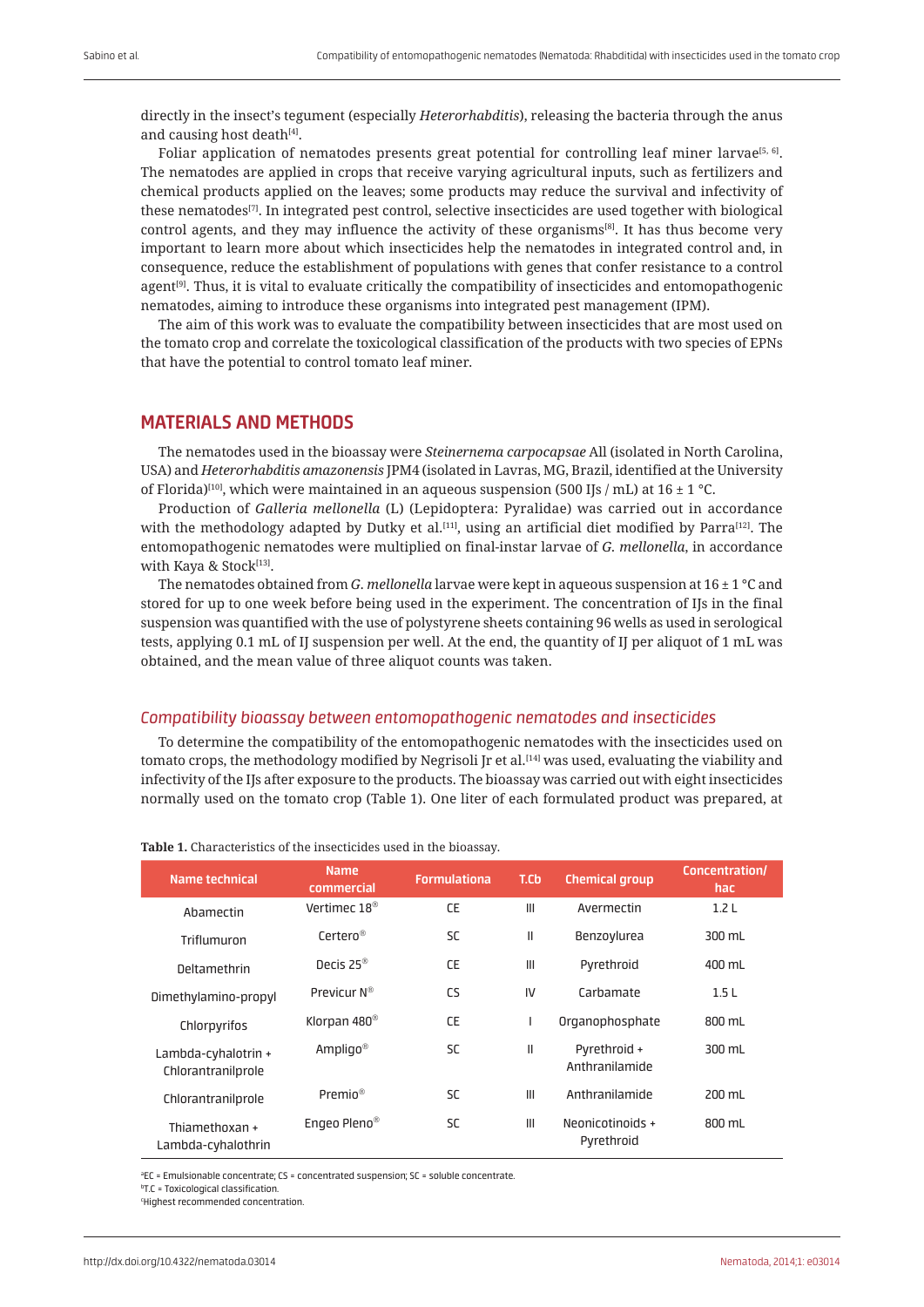double the recommended dose for application on one hectare. From this solution, one aliquot of 1 mL was taken and placed in each glass tube of each treatment, with each treatment being composed of five tubes (each tube as one repetition), to which 1 mL of suspension containing 2.500 IJs was added and shaken. The bioassay took place in a chamber climatized at  $27 \pm 1$  °C, RH of 70  $\pm$  10%.

The viability of the nematodes was evaluated 48 hours after exposure to the products. For this, one aliquot of 0.1 mL (which corresponds to 125 IJs) was removed from the suspension and the IJs were observed under stereoscopic microscope to verify the effect caused by the tested products on nematode viability. Those that did not respond to stimulation with scalpel were considered dead. Soon after evaluating viability, the infectivity test was carried out; for this 3 mL of distilled water was added to the glass tubes, which were then left to decant for 30 minutes in a chamber climatized at  $27 \pm 1$  °C, RH of 70  $\pm$  10%. The supernatant (about 3 mL) was discarded and washing was repeated three times. After the last wash, 0.2 mL (about 250 IJs) was removed from the bottom of each tube and pipetted on to five Petri dishes per treatment (9 cm in diameter), each containing one sheet of filter paper, previously moistened with 1.8 mL of distilled water. Each dish received 10 final-instar *G. mellonella* larvae and was kept in a chamber climatized under the same conditions as the previous test, for three days. After this period, the dead larvae were transferred to Petri dishes (9 cm in diameter) containing filter paper, and maintained in a chamber climatized at 27  $\pm$  1 °C, RH of 70  $\pm$  10% for three more days. After this period they were observed under stereoscopic microscope and submitted to dissection to verify the presence of nematodes. The experimental design was completely random, and the mortality values of nematodes and larvae were submitted to analysis of variance.

The effect of the insecticides was analyzed for each nematode. The differences in the viability and infectivity of the EPN species were analyzed using Tukey test ( $p < 0.05$ ), with the SISVAR program<sup>[15]</sup>. The effects of the treatments on EPN infectivity in *G. mellonella* were classified according to Peters & Poullot<sup>[16]</sup>, based on the IOBC guide and the formula:

 $E% = 100 - (100 - %$  corrected mortality)  $\times (100 - Red)$ 

In which Red = percentage reduction in infectivity in the treatment

The corrected mortality was equal to zero for all treatments, and was thus not considered in the calculation of E%.

The percentage reduction in EPN infectivity was calculated by the formula:

#### $Red = (1 - It / Ic) \times 100$

It = mortality of *G. mellonella* in each treatment

Ic = mortality of *G. mellonella* in control treatment

Based on the value of E% the products were classified as:  $1 -$  non-toxic (< 30%),  $2 -$  slightly toxic (30 – 79%), 3 – moderately toxic (80 – 99%) and 4 – toxic (> 99%).

For the treatments that presented a percentage of dead larvae that was greater than in the control treatment, E% was considered equal to zero and the product was considered non-toxic.

## **RESULTS AND DISCUSSION**

In relation to the viability of the IJs exposed to different insecticides, all provoked low mortality in the IJs from the two nematode species (Table 2). In relation to *S. carpocapsae* All, the control treatment was statistically equal to the products Vertimec®, Decis® and Klorpan®. The highest mortality registered for *H. amazonensis* JPM4 was with Previcur<sup>®</sup>, causing 24.6% of IJ mortality; this was the only product that differed statistically from the control treatment. Other products caused mortality lower than 20% on *H. amazonensis* JPM4 IJs.

*S. carpocapsae* All obtained higher mean infectivity in comparison to *H. amazonensis* JPM4 (Table 3). The products that most affected *H. amazonensis* JPM4 were Vertimec<sup>®</sup> and Klorpan®, provoking 30 and 26% mortality of *G. mellonella* larvae, respectively, being the only ones that differed statistically from the control treatment. The same happened with *S. carpocapsae* All, with Vertimec<sup>®</sup> and Klorpan<sup>®</sup> causing 20 and 50% of mortality of *G. mellonella* larvae, respectively.

In the present work, the two species of EPNs *S. carpocapsae* All and *H. amazonensis* JPM4 were not affected in relation to their viability when exposed to the insecticide Vertimec®, but a reduction in IJ infectivity took place. This result may have been observed due to the nematicidal effect of this product, as abamectin can involve a toxic effect directly on the phytopathogenic nematodes by damaging their sensorial organs, making it possible to recognize the penetration site<sup>[17]</sup>. Work carried out by Head et al.  $^{[18]}$  also demonstrated that Dynamec<sup>®</sup> caused low infectivity (0.1%) of IJs in *G. mellonella* larvae.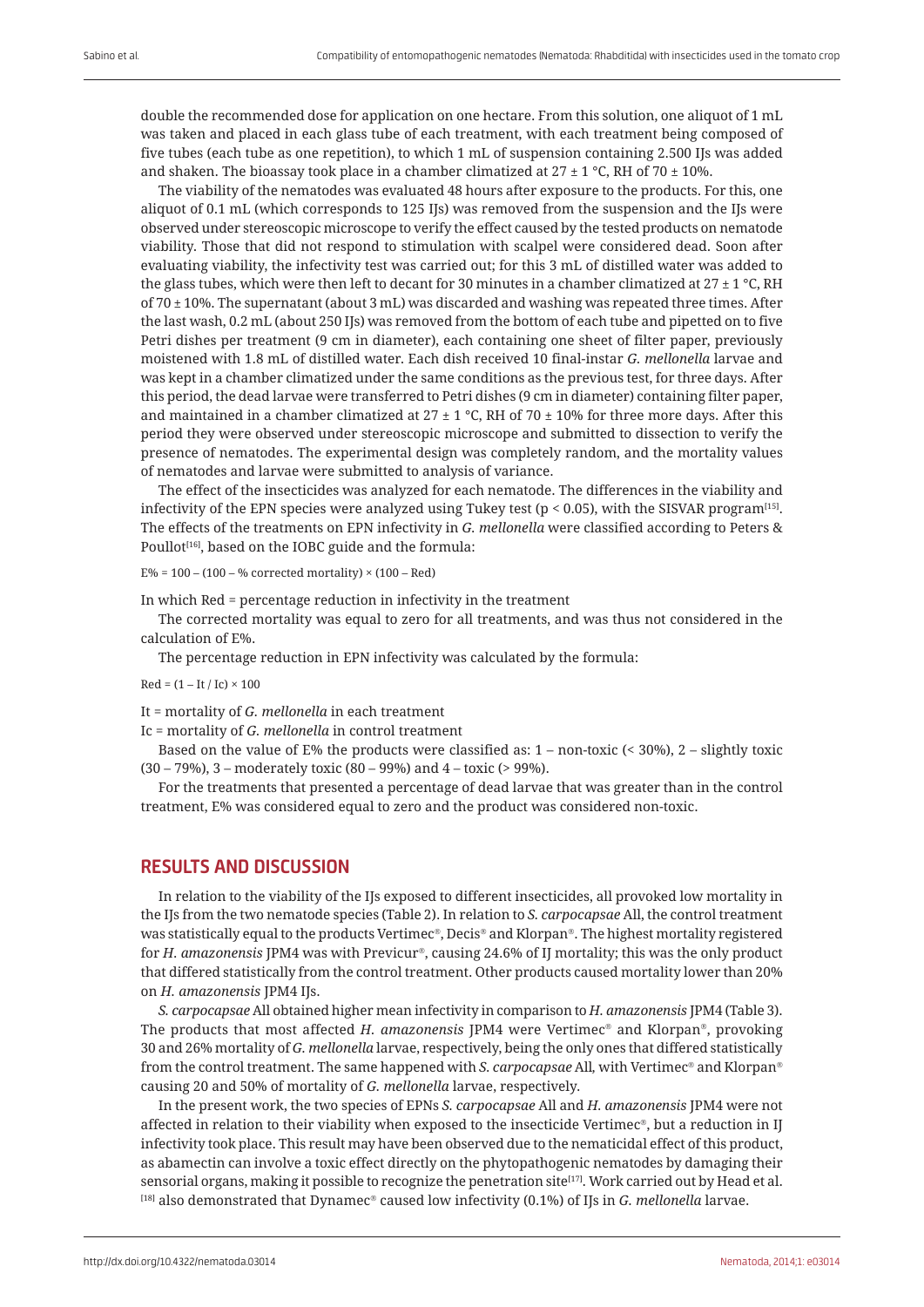| <b>Heterorabditis amazonensis</b> |                    | Steinernema carpocapsae |                    |  |  |
|-----------------------------------|--------------------|-------------------------|--------------------|--|--|
| Control                           | $9.0^a \pm 0.20 a$ | Control                 | $2.0 \pm 0.20 a$   |  |  |
| Vertimec                          | $13.2 \pm 0.19$ ab | Vertimec                | $13.6 \pm 0.17$ ab |  |  |
| Certero                           | $9.2 \pm 0.20 a$   | Certero                 | $18.2 \pm 0.64$ b  |  |  |
| Decis                             | $19.2 \pm 0.25$ ab | Decis                   | $9.2 \pm 0.44$ ab  |  |  |
| Previcur                          | $24.6 \pm 0.42$ b  | Previcur                | $22.8 \pm 0.37$ b  |  |  |
| Klorpan                           | $16.2 \pm 0.29$ ab | Klorpan                 | $12.8 \pm 0.20$ ab |  |  |
| Ampligo                           | $8.0 \pm 0.12$ a   | Ampligo                 | $21.2 \pm 0.35$ b  |  |  |
| Premio                            | $8.4 \pm 0.17$ a   | Premio                  | $21.6 \pm 0.31$ b  |  |  |
| Engeo Pleno                       | $6.2 \pm 0.19$ a   | Engeo Pleno             | $17.6 \pm 0.36$ b  |  |  |
| CV <sub>8</sub>                   | 7.6                |                         | 7.8                |  |  |

**Table 2.** Percentage of mortality (mean ± SE) of *Heterorhabditis amazonensis* JPM4 and *Steinernema carpocapsae* All exposure to the insecticides used on the tomato crop (27  $\pm$  1 °C, RH of 70  $\pm$  10%).

aMeans followed by the same letter do not significantly differ according to Tukey's test at a 5% significance level.

**Table 3.** Mortality of *Galleria mellonella* larvae (mean ± SE) for *Heterorhabditis amazonensis* JPM4 and *Steinernema carpocapsae* All exposure to the insecticides used on the tomato crop (27  $\pm$  1 °C, RH of 70  $\pm$  10%).

|                    | Heterorabditis amazonensis    |                          |                | Steinernema carpocapsae       |                 |                |  |
|--------------------|-------------------------------|--------------------------|----------------|-------------------------------|-----------------|----------------|--|
|                    | % de Mortalidade <sup>a</sup> | E% <sup>c</sup>          | C <sup>d</sup> | % de Mortalidade <sup>a</sup> | E% <sup>c</sup> | C <sup>d</sup> |  |
| Control            | $86.0^{\circ}$ ± 0.60 a       | $\overline{\phantom{0}}$ |                | 96.0 $^{\rm b}$ ± 0.40 a      |                 |                |  |
| Vertimec           | $30.0 \pm 0.40$ b             | 65.1                     | $\overline{c}$ | $20.0 \pm 0.54$ C             | 79.1            | $\overline{c}$ |  |
| Certero            | $76.0 \pm 0.50 a$             | 11.6                     | 1              | $82.0 \pm 0.50$ a             | 14.5            | 1              |  |
| <b>Decis</b>       | $70.0 \pm 0.31$ a             | 18.6                     | 1              | $96.0 \pm 0.40 a$             | 0               | 1              |  |
| Previcur           | $82.0 \pm 0.37$ a             | 4.6                      | $\mathbf{1}$   | $80.0 \pm 0.70 a$             | 16.6            | $\mathbf{1}$   |  |
| Klorpan            | $26.0 \pm 0.40$ b             | 69.7                     | $\overline{c}$ | $50.0 \pm 0.54$ b             | 47.9            | $\overline{c}$ |  |
| Ampligo            | $76.0 \pm 0.24$ a             | 11.6                     | 1              | $100.0 \pm 0.00 a$            | 0               | 1              |  |
| Premio             | $80.0 \pm 0.70$ a             | 6.9                      | $\mathbf{1}$   | $100.0 \pm 0.00 a$            | $\Omega$        | 1              |  |
| Engeo Pleno        | $90.0 \pm 0.44$ a             | 0                        | $\mathbf{1}$   | $94.0 \pm 0.40$ a             | 2.0             | 1              |  |
| CV( <sub>8</sub> ) | 13.8                          |                          |                | 14.1                          |                 |                |  |

a Dead *Galleria mellonella* larvae.

b Means followed by the same letter do not significantly differ according to Tukey's test at a 5% significance level.

c Treatment effect: E% = 100 – (100 – % corrected mortality) × (100 – Red). % of corrected mortality was null in all treatments and therefore not considered for calculating E.

d IOBC toxicological classification of the insecticides: 1—harmless (< 30%), 2—slightly harmful (30-79%)

In the present work, the two species of EPNs presented insensitivity to the chitin-inhibiting insecticide Certero<sup>®</sup>. This result may be due to the absence of chitin in the cuticular structure of the nematodes, as their primary constitution is formed by collagens, cuticulins and other proteins<sup>[19]</sup>. In addition, the insecticide with action similar to that of Certero®, chitin-inhibitor diflubenzuron (unknown commercial product), did not provoke any inhibition in the reproduction and development of *S. carpocapsae* in *in vitro* tests carried out by Hara & Kaya<sup>[20]</sup>. Chitin-inhibiting insecticides had previously been observed not affecting the viability of *Heterorhabditis bacteriophora*[21], ratifying the results observed by Rovesti & Deseö[22] on *S. carpocapsae* and *Steinernema feltiae* and by De Nardo & Grewal[23] with the insecticide Adept IGR<sup>®</sup> on *S. feltiae*, also agreeing with the results obtained in the present work.

Studies carried out by other authors also show low IJ mortality for *S. carpocapsae* when exposed to chlorpyrifos[24, 25, 26]. One hypothesis that may explain this insensitivity in the EPNs involves the presence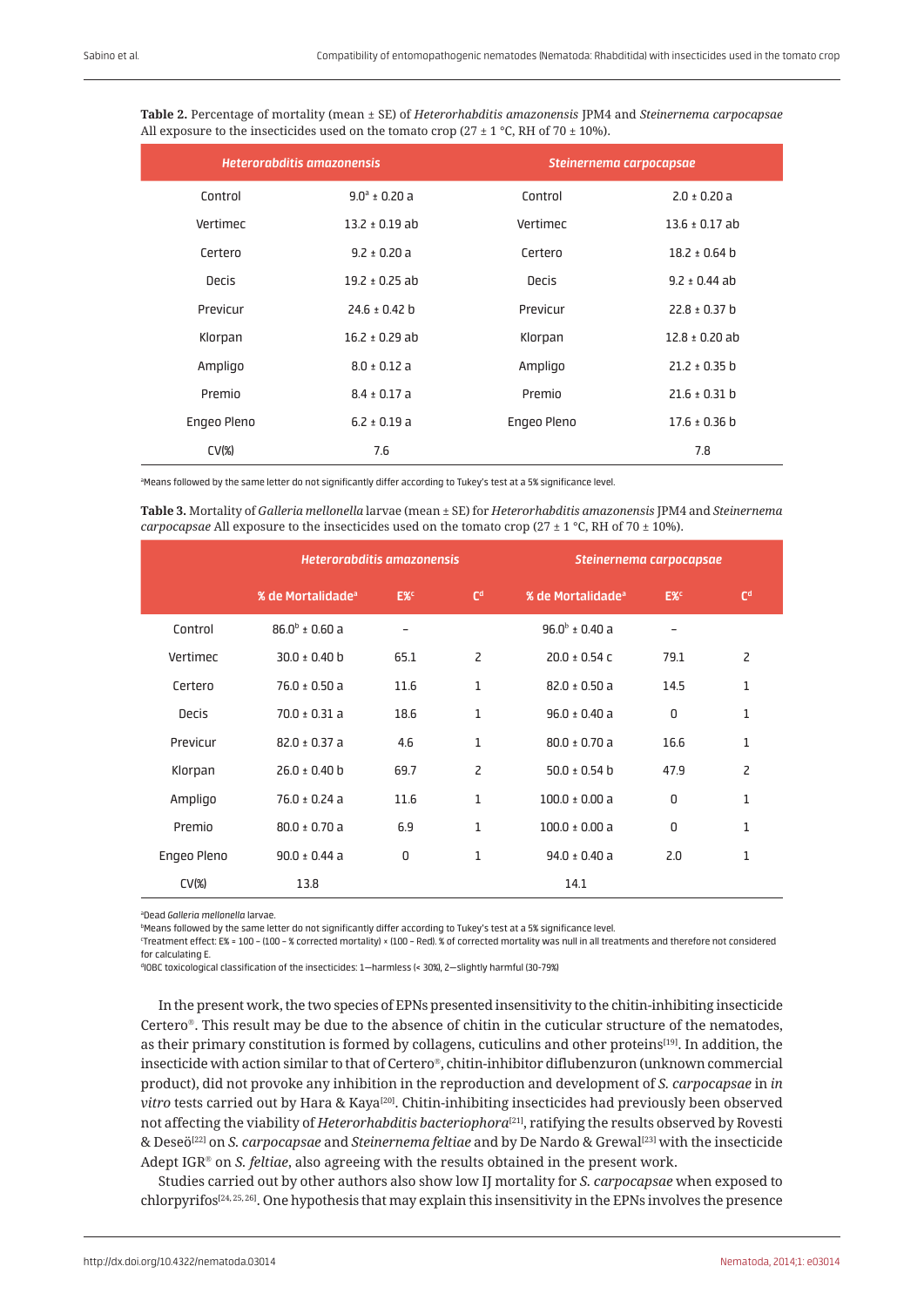of butyrylcholinesterase in the synapse of parasitic nematodes, protecting the acetylcholinesterase, and thus acting as a frontline defense against such compounds<sup>[27]</sup>. Negrisoli Jr et al.<sup>[14]</sup> observed that Pyrinex<sup>®</sup> caused low mortality in *H. bacteriophora* (2.8%) and *S. carpocapsae* (2.2%), however, it caused a reduction in the infectivity of the IJs in *G. mellonella* larvae. The same result was found in the present study, and this may be related to the reduction in lipids in the EPNs after contact with insecticides. The quantity of lipids present in the IJs directly influences host infectivity<sup>[28]</sup>.

Observing the action of pyrethroids, Negrisoli Jr et al.<sup>[19]</sup> found low EPN mortality (below 10%) when exposed to the product Decis®. Similar results were found in this study, which broadens the results related to the safety of this product for EPNs. The safety of other insecticides based on pyrethroids was also proved by Rovesti et al.[21] and Rovesti & Deseö[22], who verified high viability of *H*. *bacteriophora* and *S. carpocapsae*, after exposure to these products.

In this study the EPNs presented viability and infectivity similar to the control treatment when exposed to the product Engeo Pleno®. Koppenhöfer et al.<sup>[29]</sup> evaluated the effect of Merit® and Meridian<sup>®</sup> combined with *H. bacteriophora* and *Steinernema glaseri*, obtaining synergic effects from both nematodes with each of the products on the same hosts. Actara® also maintained high viability in *Steinernema arenarium* (83%), *S. carpocapsae* (83.3%)*, S. glaseri* (85.1%) and *H. bacteriophora* (83.4%) in a work carried out by Andaló et al.<sup>[30]</sup>. These authors also found high infectivity (over 80%) in these nematodes when exposed to Actara®. They found high infectivity (over  $60\%$ ) in four species of nematodes tested when exposed to the insecticide Furadan®; the same was found with Previcur® for the two species of EPNs used in the present study.

From the results presented in this work it can be observed that the association of certain products increases the infectivity of EPNs, so that synergy occurs and integrated pest management works better.

The products that possess more than one active ingredient, such as Ampligo<sup>®</sup> and Engeo Pleno<sup>®</sup>, did not cause damage to the two species of nematodes, confirming the safety of these products in integrated control. Products with two active ingredients were also analyzed by Negrisoli Jr et al.[14], and the product Verdadero reduced infectivity of *H. bacteriophora*, not causing an effect on *S. carpocapsae*. The active ingredients of the chemical group anthranilamide did not present any difference in the viability and infectivity of the nematodes, but the active ingredients of the chemical group pyrethroid did present different effects on the viability of the two nematode species. This difference may be due to the formulation of the products, which may contain surfactants that are more or less toxic to the nematodes[31, 32].

There was a correlation in the toxicological classification of the products Decis®, Premio®, Engeo Pleno® (class III) and Previcur® (class IV), causing a low effect on the viability and infectivity of the IJs, except for Vertimec® (class III), which caused a loss in the infectivity of the IJs when compared to the control treatment. The same occurred with Klorpan®, reducing the infectivity of the IJs; however, correlating with its toxicological classification (class II), the other products did not present a toxicological correlation with the nematodes, in agreement with the findings of Rovesti et al.[21].

Vertimec<sup>®</sup> and Klorpan<sup>®</sup> were considered slightly toxic (class  $2$  – slightly toxic) for the two species of EPNs, but the toxicity of a product *in vitro* does not always represent its toxicity in the field<sup>[8]</sup>, since in the laboratory the contact is extreme and guaranteed for 48 hours. One way of using the incompatible nematodes and insecticides would be applying them at different moments after the period of persistence of the product, or vice versa<sup>[19]</sup>. Foliar applications have been severely limited due to environmental obstacles such as ultraviolet radiation, high temperatures and low humidity, reducing the survival and efficacy of the nematodes[33]. Thus, the applications should be carried out at night or in the early morning when unfavorable environmental conditions can be avoided<sup>[34]</sup>. The other products used in the bioassay were considered compatible (class 1 – non-toxic) with the two species of nematodes.

In the present work, it was confirmed that the nematodes *Heterorhabditis amazonensis* isolate JPM4 and *Steinernema carpocapsae* All are considered compatible with most of the products tested for the tomato crop.

## **ACKNOWLEDGMENTS**

The authors thank the Minas Gerais Research Foundation (Fundação de Amparo a Pesquisa do Estado de Minas Gerais - FAPEMIG) for financial support.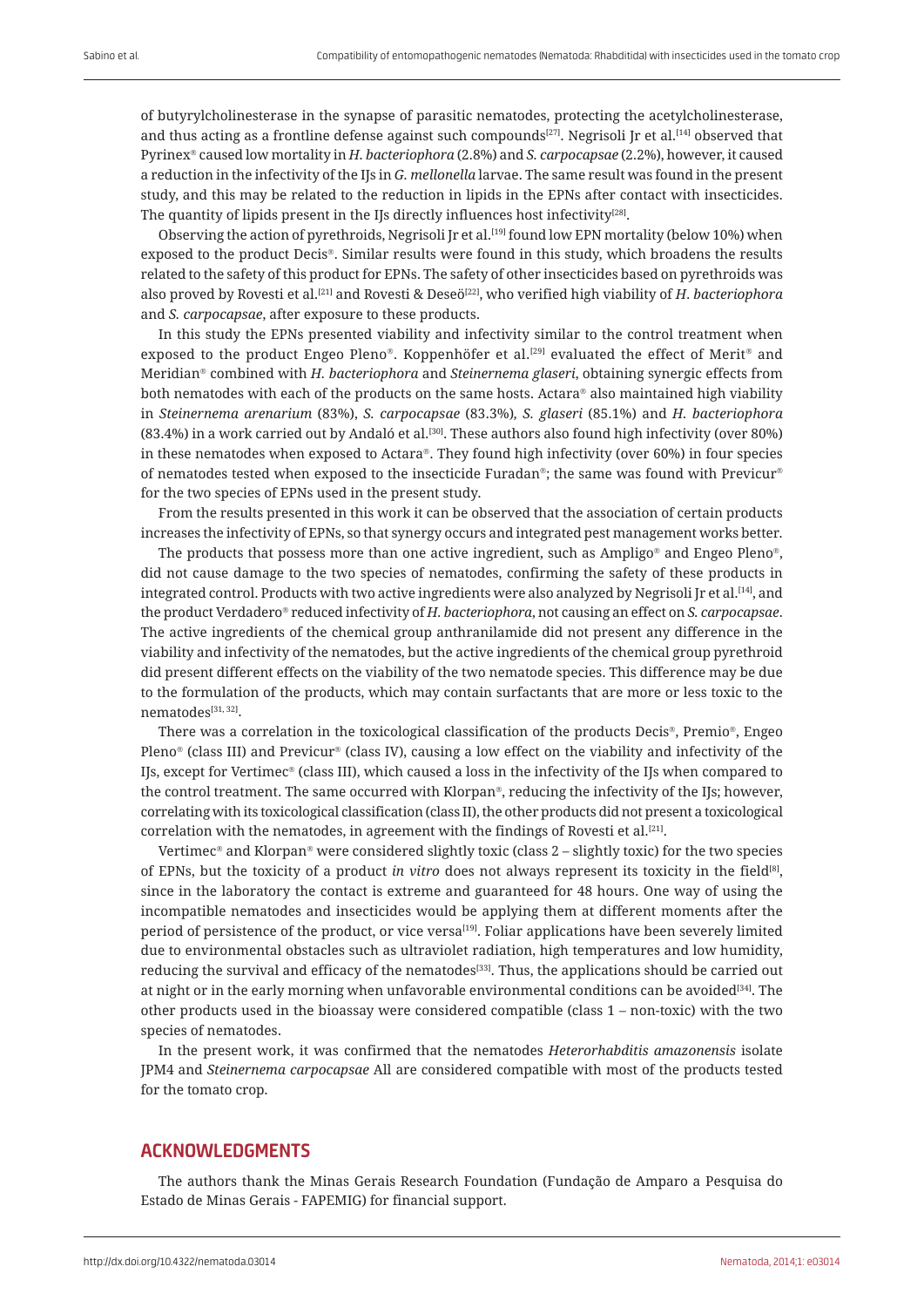## **REFERENCES**

[1] Camargo WP Fo, Mazzei AR. 1997. Mercado mundial de tomate e o mercosul. Informações Econômicas, 27: 25-38.

- [2] Haji FND, Prezotti L, Carneiro JS, Alencar JA. 2002. *Trichogramma pretiosum* para o controle de pragas no tomateiro indstrial. In: Parra JRP (ed.). Controle Biológico no Brasil: Parasitóides e predadores. Manole, São Paulo, p. 477-494.
- [3] Diez–Rodriguez GI, Omoto C. 2001. Herança da Resistência de *Spodoptera frugiperda* (JE Smith) (Lepidoptera: Noctuidae) a Lambda-Cialotrina. Neotropical Entomology, 30: 311-316.
- [4] Boemare N. 2002. Biology, taxonomy and sistematic of *Photorhabdus* and *Xenorhabdus*. In: Gaugler R (ed.). Entomopathogenic Nematology. CABI, New York, p. 35-51.
- [5] Williams EC, Walters KFA. 2000. Foliar application of the entomopathogenic nematode, *Steinernema feltiae* against leafminers on vegetables. Biocontrol Science and Technology, 10: 61-70.
- [6] Cuthbertson AGS, Walters KFA, Northing P, Luo W. 2007. Efficacy of the entomopathogenic nematode, *Steinernema feltiae*, against sweetpotato whitefly, *Bemisia tabaci* (Homoptera: Aleyrodidae) under laboratory and glasshouse conditions. Bulletin of Entomological Research, 97: 9-14.
- [7] Grewal PS, De Nardo EAB, Aguillera MM. 2001. Entomopathogenic nematodes: Potential for exploration and use in South America. Neotropical Entomology, 30: 191-205.
- [8] Alves SB, Moino A Jr, Almeida JEM. 1998. Produtos fitossanitários e entomopatógenos. In: Alves SB (ed.). Controle Microbiano de Insetos. 2ª ed. FEALQ, Piracicaba, p. 217-238.
- [9] Hoy MA. 1995. Multitactic resistance management: an approach that is long overdue. Florida Entomologist, 78: 443-451.
- [10] Andaló V, Nguyen KB, Moino A Jr. 2006. *Heterorhabditis amazonensis* n. sp. (Rhabditida: Heterorhabditidae) from Amazonas, Brazil. Nematology, 8: 853-867.
- [11] Dutky SR, Thompson LV, Cantwe GE. 1964. A technique for the mass propagation of the DD-136 nematode. Journal of Insect Pathology, 6: 417-422.
- [12] Parra JRP. 1998. Criação de insetos para estudos com patógenos. In: Alves SB (ed.). Controle Microbiano de Insetos. 2ª ed. FEALQ, Piracicaba, p. 1015-1038.
- [13] Kaya HK, Stock SP. 1997. Techniques in insect nematology. In: Leacy LA (ed.). Manual of Tecniques in Insect Pathology. California, EUA, p. 281-324.
- [14] Negrisoli AS Jr, Barbosa CRC, Moino A Jr. 2008. Avaliação da compatibilidade de produtos fitossanitários com nematóides entomopatogênicos (Rhabditida: Steinernematidae, Heterorhabditidae) utilizando o protocolo modificado da IOBC/WPRS. Nematologia Brasileira, 32: 111-116.
- [15] Ferreira DF. 2011. Sisvar: A computer statistical analysis system. Ciência e Agrotecnologia, 35: 1039-1042.
- [16] Peters A, Poullot D. 2004. Side effects of surfactants and pesticides on entomopathogenic nematodes assessed using advanced IOBC guidelines. IOBC/WPRS Bulletin, 27: 67-72.
- [17] Silva LHCP, Campos JR, Dutra MR, Campos VP. 2004. Aumento da resistência de cultivares de tomate a *Meloidogyne incognita* com aplicação de Acibenzolar-S-Metil. Nematologia Brasileira, 28: 199-206.
- [18] Head J, Walters KFA, Langton S. 2000. The compatibility of the entomopathogenic nematode, *Steinernema feltiae*, and chemical insecticides for the control of the South American leafminer, *Liriomyza huidobrensis*. BioControl, 45: 345-353.
- [19] Negrisoli AS Jr, Garcia MS, Barbosa-Negrisoli CRC. 2010. Compatibility of entomopathogenic nematodes (Nematoda: Rhabditida) with registered insecticides for *Spodoptera frugiperda* (Smith, 1797) (Lepidoptera: Noctuidae) under laboratory conditions. Crop Protection, 29: 545-549.
- [20] Hara AH, Kaya HK. 1982. Effects of selected insecticides and nematicides on the in vitro development of the entomogenous nematode *Neoaplectana carpocapsae*. Journal of Nematology, 14: 486-491.
- [21] Rovesti L, Heinzpeter EW, Tagliente F, Deseo KV. 1988. Compatibility of pesticides with the entomopathogenic nematode *Heterorhabditis bacteriophora* Poinar (Nematoda: Heterorhabditidae). Nematologica, 34: 462-476.
- [22] Rovesti L, Deseo KV. 1990. Compatibility of chemical pesticides with the entomopathogenic nemetodes, *Steinernema carpocapsae* Weiser and *S. feltiae* Filipjev (Nematoda: Steinernematidae). Nematologica, 36: 237-245.
- [23] De Nardo EAB, Grewal PS. 2003. Compatibility of *Steinernema feltiae* (Nematoda: Steinernematidae) with pesticides and plant growth regulators used in glasshouse plant production. Biocontrol Science and Tecnology, 13: 441-448.
- [24] Zimmerman RJ, Crashaw WS. 1990. Compatibility of three entomogenous nematodes (Rhabditida) in aqueous solutions of pesticides used in turfgrass maintenance. Journal of Economic Entomology, 83: 97-100.
- [25] Alumai A, Grewal PS. 2004. Tank-mix compatibility of the entomopathogenic nematodes, *Heterorhabditis bacteriophora* and *Steinernema carpocapsae*, with selected chemical pesticides used in turfgrass. Biological Science and Technology, 14: 613-618.
- [26] Gutierrez C, Campos-Herrera R, Jimenez J. 2008. Comparative study of the effect of selected agrochemical products on *Steinernema feltiae* (Rhabditida: Steinernematidae). Biocontrol Science and Technology, 18: 101-108.
- [27] Selkirk ME, Henson SM, Russel WS, Hussein AS. 2001. Acetylcholinesterase secretion by nematodes. In: Kennedy MW, Harnett W (eds.). Parasitic Nematodes: Molecular Biology, Biochemistry and Immunology. CABI, New York, p. 211-229.
- [28] Wright DJ, Perry RN. 2002. Physiology and biochemistry. In: Gaugler R (ed.). Entomopathogenic nematology. CABI, New York, p. 145-168.
- [29] Koppenhöfer AM, Cowles RS, Cowles EA, Fuzy EM, Baumgartener L. 2002. Comparison of neonicotinoid insecticides as synergists for entomopathogenic nematodes. Biological Control, 24: 90-97.
- [30] Andaló V, Moino A Jr, Santa-Cecília LVC. 2004. Compatibilidade de nematoides entomopatogênicos com produtos fitossanitários utilizados na cultura do cafeeiro. Nematologia Brasileira, 28: 149-158.